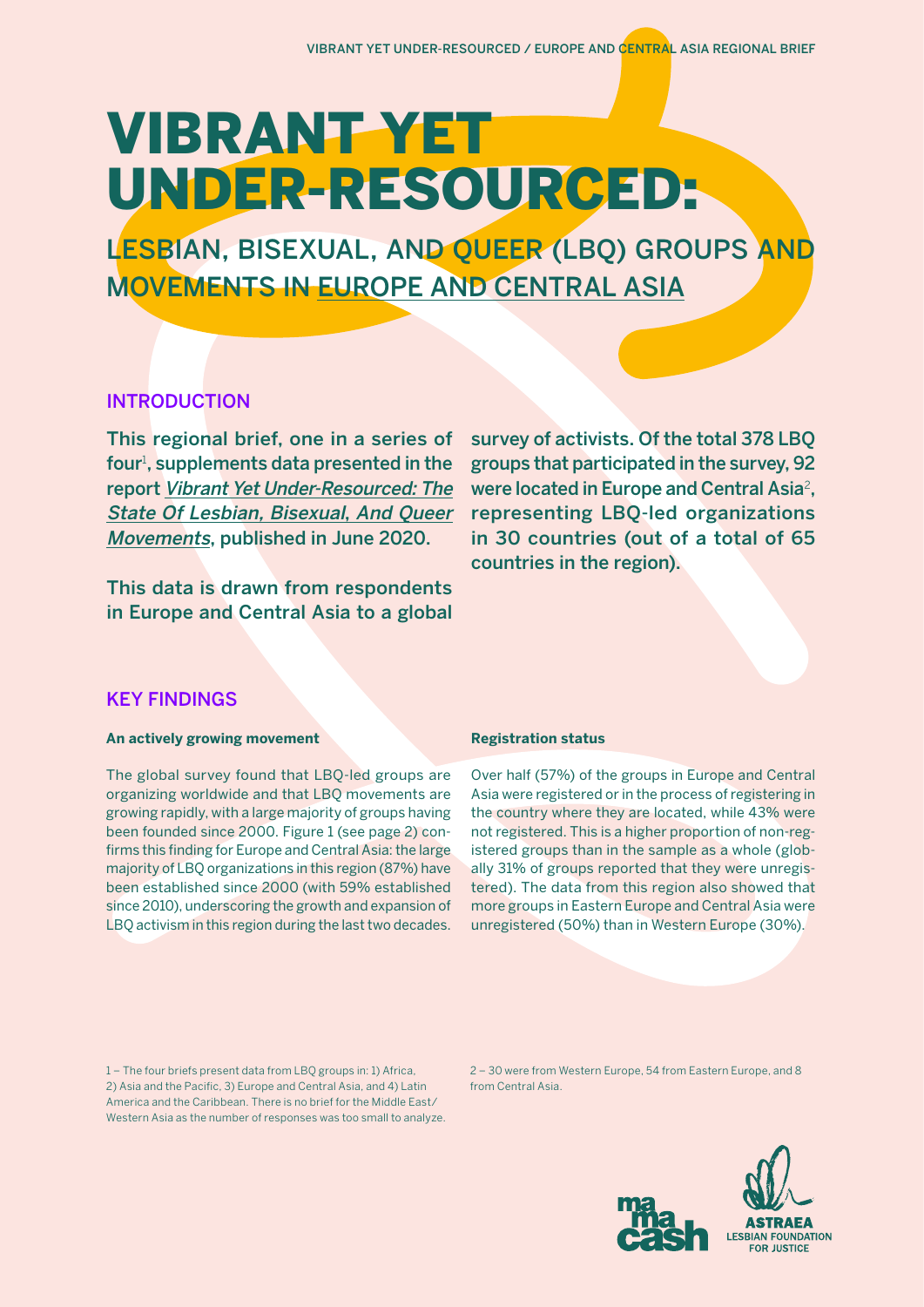#### *Figure 1. Year LBQ groups were established*



#### **Access to resourcing**

The respondents from Europe and Central Asia that provided information about their annual budget  $(n=62)^3$  offer a picture that is consistent with the global research finding that LBQ organizations are seriously under-resourced. Figure 2 illustrates the grim picture in this region: nearly three-quarters (74%) of respondents reported that they operated on budgets of USD \$50,000 or less (and nearly half reported budgets of under \$5,000), making this region quite severely under-resourced.

Groups in Europe and Central Asia had a median budget of just \$5,000, the lowest median budget of any region. Groups are poorly resourced throughout the region; as noted in the full report (see pages 47-48), slightly more groups in Western Europe (53%) reported

budgets of less than \$5,000 than in Eastern Europe and Central Asia (43%).

Consistent with very meagre annual budgets, groups located in Europe and Central Asia also reported extremely limited access to external funding<sup>4</sup>. LBQ groups in Europe and Central Asia reported median external funding of a scant \$1,150 annually, underscoring the incredibly scarce resourcing that is available for their activism.

Groups also struggle to access good quality funding. Of the 35 groups that provided data about their access to sustainable funding, a significant majority (n=24, or 69%) said that they had never received multi-year support (defined as a grant that provided a minimum of two years of funding).



*Figure 2. Annual budget sizes of LBQ groups*

3 – Note: not all respondents answered every question in the survey. In cases where many respondents did not answer a question, we have noted the number of responses to the question.

4 – External funding was defined in the survey as government and foundation funding (e.g., grants), and excluded membership fees, community fundraisers, events, and individual contributions from founders or their family members.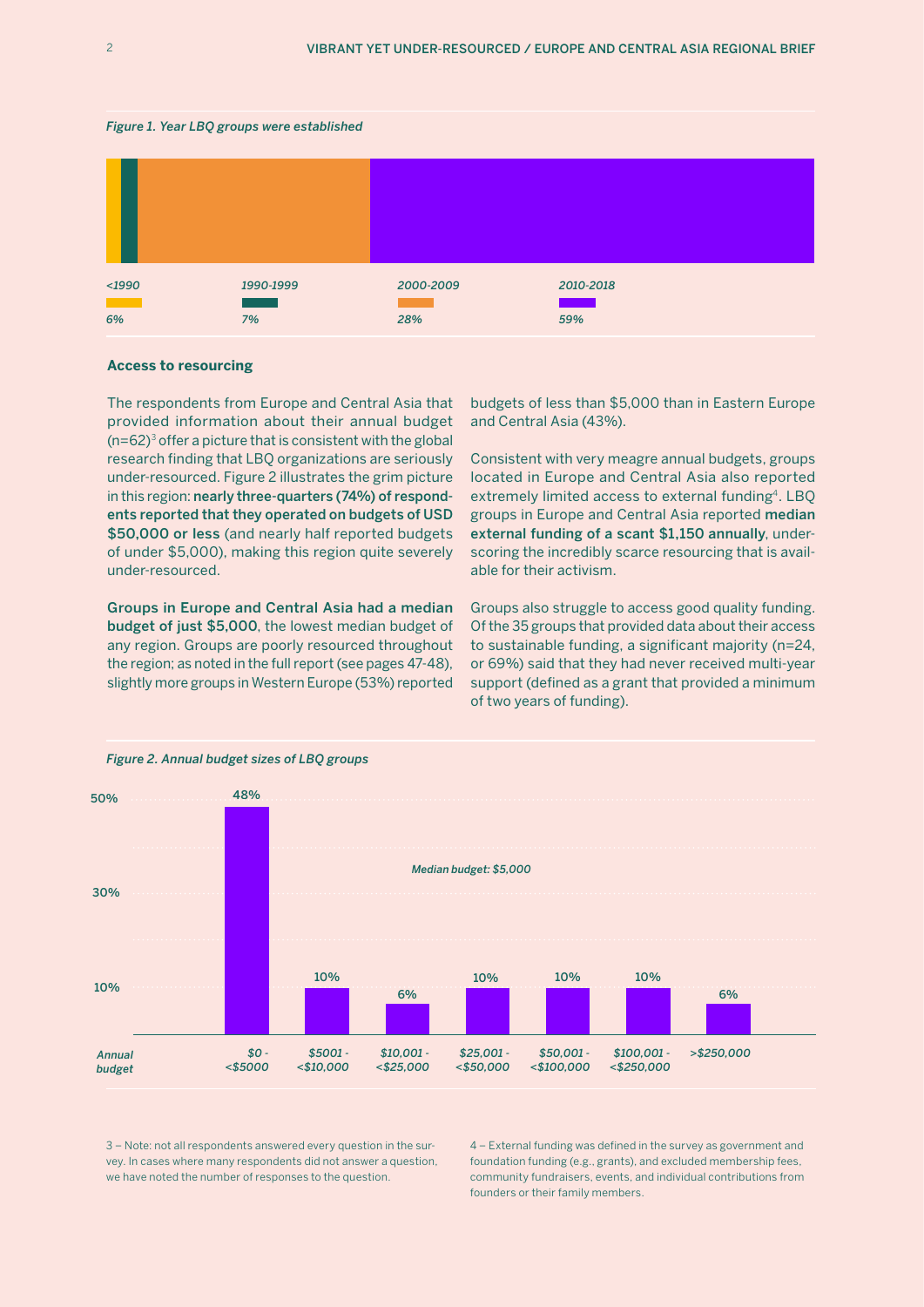

## **Staffing**

Given the very small budgets that most groups in the region reported, it is not surprising that most LBQ organizations in Europe and Central Asia operated with very few staff members and often relied on the work of volunteers. Sixty-nine groups provided details about their full-time staff members, and as Figure 3 shows, fully half (51%) of these groups had no full-time staff (the highest percentage of groups in any region without the support of full-time staff). Similarly, the groups that provided data about part-time staff (n=71) also reported very few part-time staff members.

While they have few paid staff, LBQ organizations in Europe and Central Asia do receive support from volunteers<sup>5</sup> (non-salaried workers who may receive a stipend). The majority of groups in this region reported working with volunteers to engage in their activism and to keep their organizations running. As Figure 4 shows, over half of the organizations that responded to this question (n=79) relied on a volunteer base of at least one to five volunteers, and about one-third of the groups had larger volunteer bases.

#### **Activist strategies**

Despite the challenges of being extremely under-resourced, LBQ groups in Europe and Central Asia reported using a variety of strategies to build their movements and push change agendas for their

#### 5 – The survey defined a volunteer as working 10 or more hours per week on a regular basis.

*Figure 4. Number of volunteers*

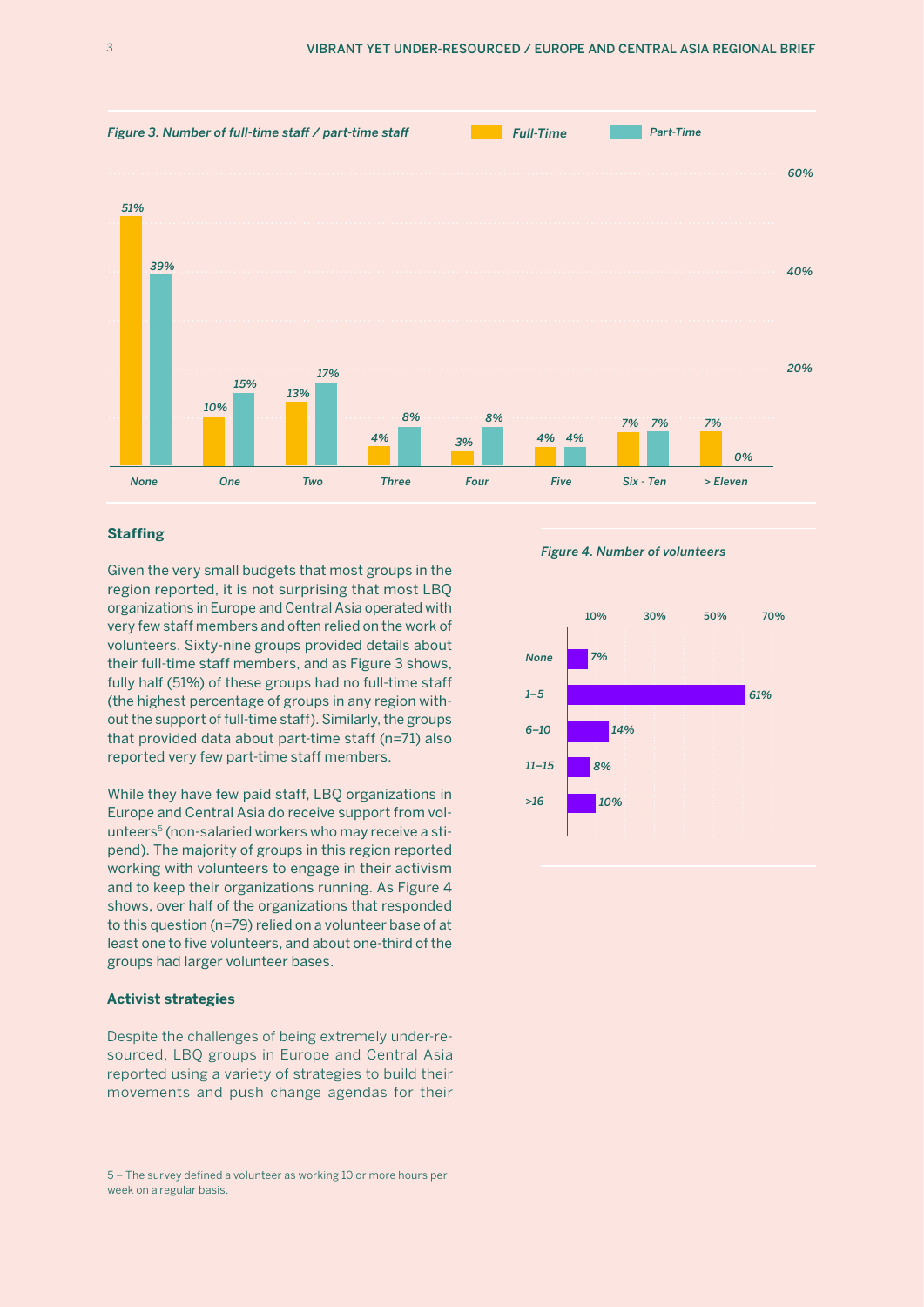communities. As Figure 5 shows, almost all groups reported using community, movement, and network building, and three-quarters used advocacy and capacity strengthening.<sup>6</sup>

Based on data collected from funders (see the full report, chapter 5, pages 62-64), a significant majority of donors reported providing funding for advocacy, capacity strengthening, and community and movement building, whereas fewer donors reported funding other strategies, such as cultural change work, activist safety, research and knowledge production, and direct health and social services. This may explain, to some degree, why groups report using some of these strategies less.

#### **Resourcing challenges**

Many LBQ organizations are not able to secure funding for all of the strategies they would like to implement. Figure 6 shows the responses of groups in Europe and Central Asia for each of the strategies they would like to have implemented but for which they were unable to secure resources.

### *Figure 5. Strategies used by LBQ groups*



#### *Figure 6. Organizing strategies that LBQ groups could not secure funding for*



6 – Many respondents did not provide answers to all of the questions regarding the strategies that they used. The data presented here are based on the responses provided, between 26 to 46 responses, depending on the strategy in question.